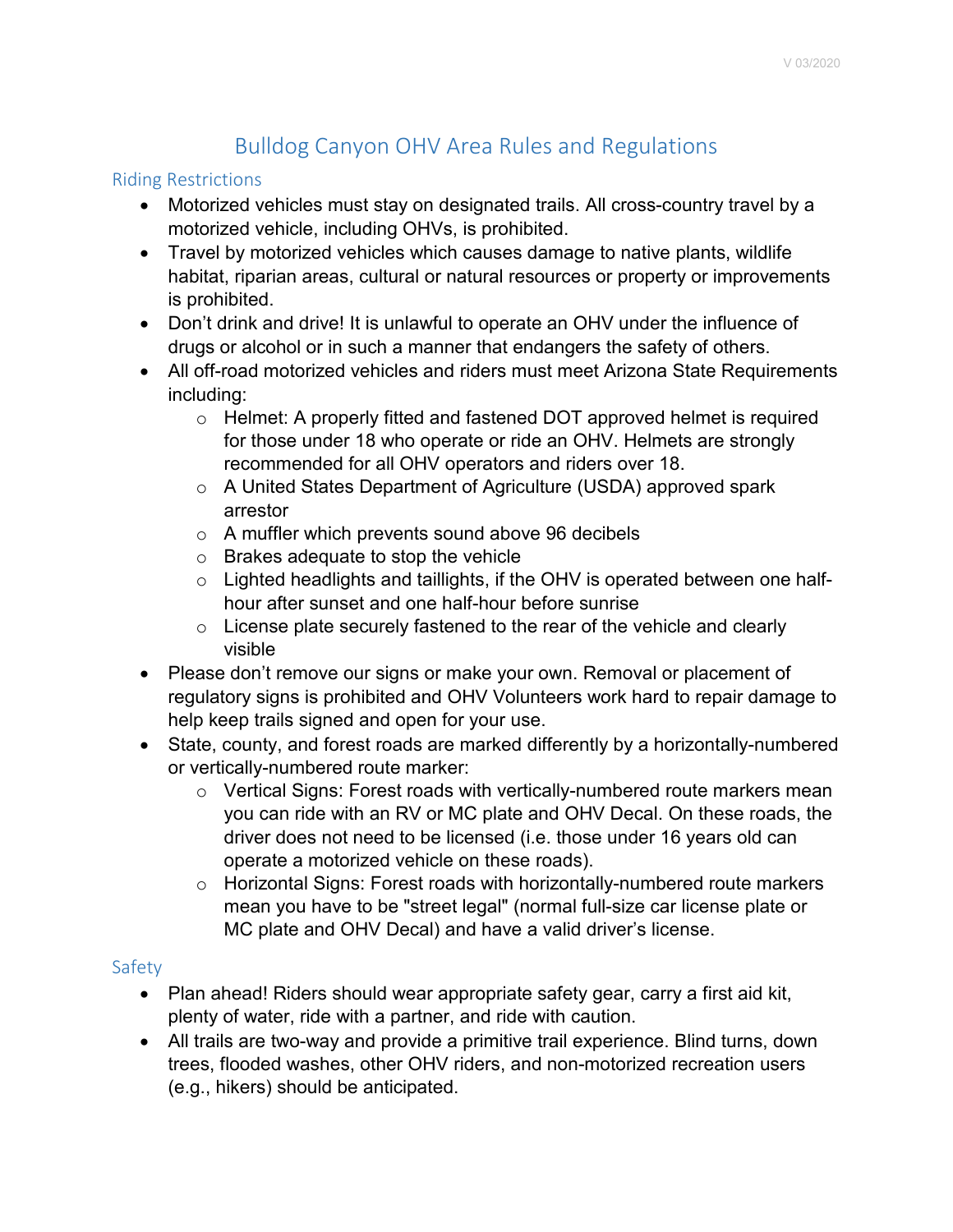# Non-Motorized Activity within Motorized Vehicle Use Permit Areas

- There are many non-motorized trails within the Bulldog Canyon OHV area; motorized use on these routes is prohibited. Please be respectful and use the routes marked for your use.
- As with all Federal lands, fireworks are not allowed anywhere in the permit areas.
- Hunting during regular hunting seasons with a valid hunting license is allowed in all Tonto Motorized Vehicle Use Permit areas subject to Arizona State Game and Fish hunting regulations. A valid permit is required to access the area with a motorized vehicle.
- Camping is allowed in all Tonto Motorized Vehicle Use Permit areas. However, camping is not recommended at the staging areas/access points to allow for dayuse parking and trailer staging. Vehicles must remain in pullout areas adjacent to designated routes while you are camping.
- Campfires are restricted during seasonal fire restrictions. Please contact the District Office for up to date information. Burning pallets is discouraged because it leaves behind hazardous nails on the ground.
- Facilities- there are currently no developed campgrounds or restrooms at the access points and throughout the permit area. So bring everything you need with you because there won't be any water, electricity, or restrooms! Just the beautiful Forest and its amazing opportunities!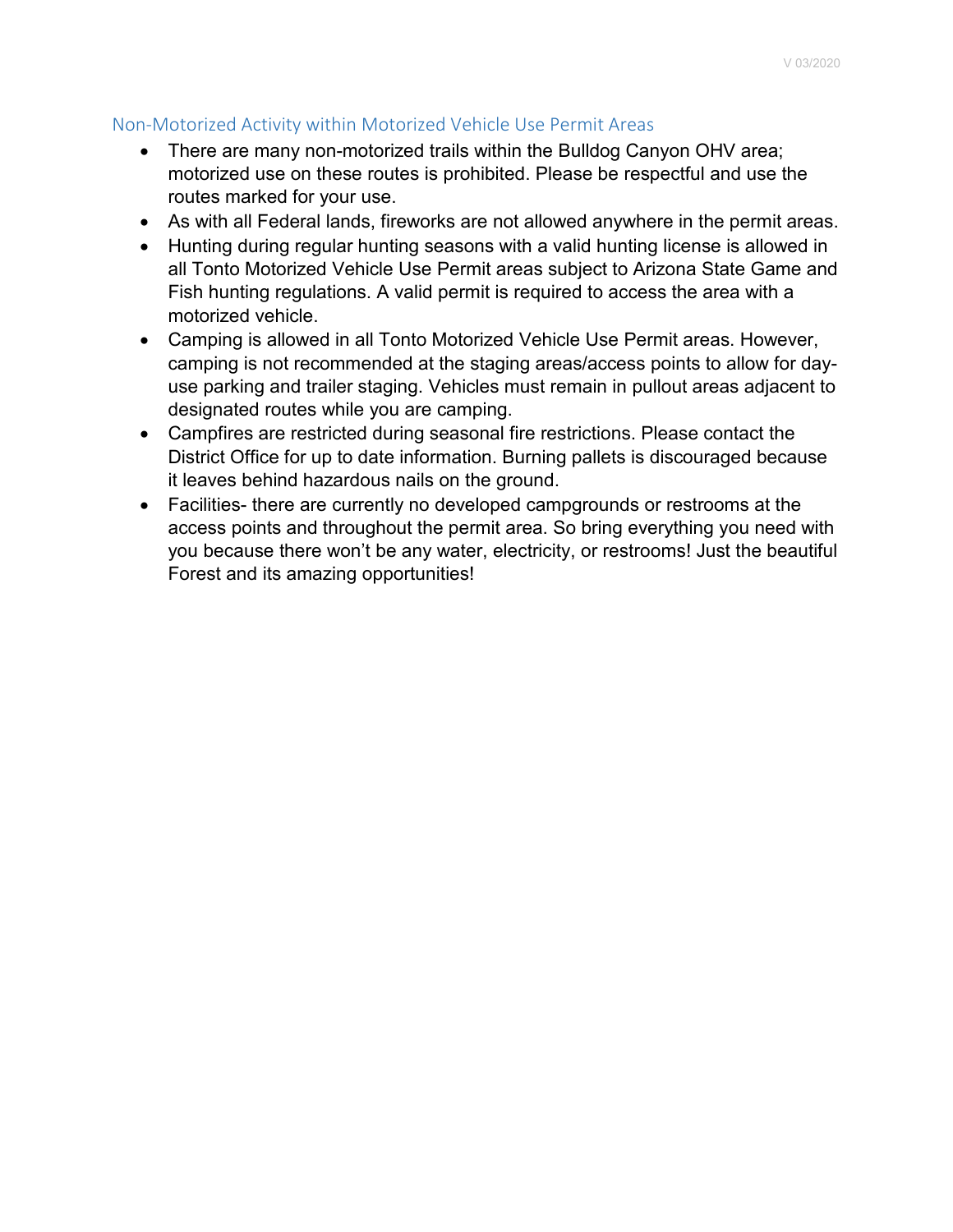



**O**pportunity **G**uide **[www.fs.fed.us/r3/tonto](http://www.fs.fed.us/r3/tonto)**



# **BULLDOG CANYON OFF-HIGHWAY VEHICLE AREA**

# **RANGER DISTRICT**

Mesa Ranger Station 5140 E. Ingram Street Mesa, AZ 85205 Phone (480) 610-3300 Fax (480) 610-3346

# **RELATED OPPORTUNITIES**

Dispersed camping, hunting, hiking, horseback riding, and mountain biking

# **SEASON OF USE**

All year

# **FEES**

Each motor vehicle operator needs to obtain a six month permit from Recreation.gov prior to entry into Bulldog Canyon. Each access gate is locked, and you need a permit for the lock combination.

# **USGS MAPS**

Apache Junction-Stewart Mountain

#### **OFF-HIGHWAY VEHICLE AREA ACCESS**

**Blue Point**, access point 1, can be reached through the Lower Salt River recreation area. This gate is located on the south side of Bush Highway, west of the bridge at Blue Point Recreation Site.

**Usery**, access point 2, is three quarters of a mile north of Usery Mountain Regional Park. The gate is on the east side of the road, tucked behind a blind curve on Usery Pass.

**Wolverine**, access point 3, can be reached from Apache Junction. Travel north on Idaho Road, east on McKellips Road, north on Wolverine Pass Road, east on Tonto Street, and north on Cactus Road. The road will curve and lead to the access gate.

**Hackamore**, access point 4, also can be reached from Apache Junction. From State Route 88 (Apache Trail), travel north 1.5 miles on Hackamore Road to the gate.

**Dutchman**, access point 5, is on the west side of State Route 88, 1.1 miles north of Lost Dutchman State Park.

**Willow**, access point 6, is beyond access point 5 about 1.8 miles north of Lost Dutchman State Park on the west side of State Route 88.

# **ATTRACTIONS**

Bulldog Canyon offers views of the Goldfield Mountains, Superstition Mountains, and parts of the Sonoran Desert. Many non-motorized trails are also located in the Bulldog Canyon area.

#### **CONSIDERATIONS**

**•** Operate vehicles only on roads designated as open by brown fiberglass vertical makers. All roads and routes other than FR 10 and FR 12, 1356, 3512, 3556, and 3554 are closed to motorized travel.

• The area south of Bush Highway (approximately ½ mile) in the Lower Salt River Recreation Area is closed to camping and target shooting. Glass containers are prohibited.

• Road conditions are primitive in some areas, and require 4-wheel-drive.

- Road length: FR 10 is 7 miles long.
- FR 3554 is 4 miles long.
- Practice "Leave No Trace" ethics: PACK IT IN, PACK IT OUT!!
- Carry an adequate supply of drinking water.
- Please help us care for this fragile
- environment by ensuring that all fires are "dead out."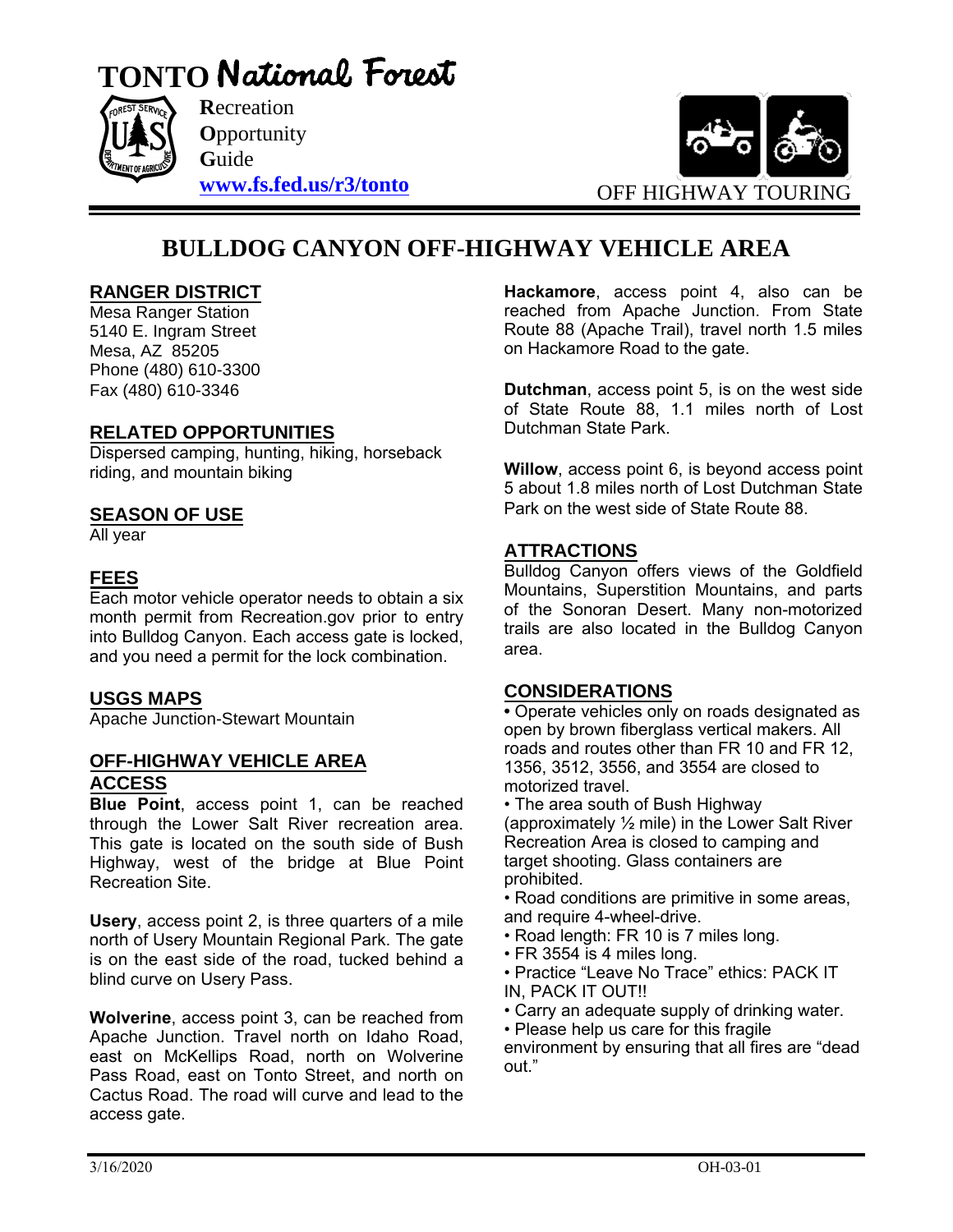# **Bulldog Canyon OHV Permit Information**

The Mesa Ranger District on the Tonto National Forest is home to the Bulldog Canyon OHV area. This area has had controlled access gates since the mid 90's that were put in place to protect the natural resources from over use because this area is literally in the backyard of local communities. The access gates have combination locks and the combinations are changed monthly. Up until March 19, 2020 permits were issued from the Mesa Ranger District office which issued the user 6 months of combinations to the gates and is a free permit. Starting March 19, 2020 the permits will only be available online at recreation.gov. A \$6 fee will be charged to administer the issuing of permits online.

#### **Why is the Forest Service issuing Bulldog Canyon permits online rather than from the office?**

The OHV user community have asked for the permits to be available online to make them more readily available and convenient. The popularity of the Bulldog Canyon area along with the popularity of Off Highway Vehicle (OHV) use in general has created a demand that exceeds the ability of the Mesa office to issue.

#### **This permit was free before, why do we have to pay \$6 for a permit now?**

The \$6 charge is not a fee to access the area, it is the cost to administer the online permit platform. The fee pays for contracted services through the Recreation.gov platform, for online, call-center and field reservations. Online reservations are available 24/7 and call center hours are available year-round, 10 a.m. – 12 a.m. Eastern Time (closed on Thanksgiving, Christmas and New Year's Day).To continue to provide riding experiences in the Bulldog Canyon area and streamline the permit process using current technology it is necessary go to an online permit.

#### **What is recreation.gov?**

Recreation.gov is a joint initiative among participating federal agencies. A dozen federal agencies participate with Recreation.gov to offer more than 103,000 reservable sites and activities. The site was created in 1995 to provide a reservation service to the public for Federal recreation facilities and activities.

#### **What is different about the online permits?**

They are online! No need to e-mail or come in to the district office! The past Bulldog Canyon permits allowed for up to 5 additional household members to be added to the permit. After March 19, 2020 each OHV operator 16 years or older will need a permit on hand while riding in the permit area. Passengers who will not be operating motorized vehicles in the permit area do not need a permit.

#### **How do I get a permit online?**

After March 19, 2020 visitors with an existing account on Recreation.gov are encouraged to login and update their password if needed. For those who may be new to Recreation.gov, you will need to create a new account. To reserve a permit, search for 'Tonto National Forest Off-Highway Vehicle Permit' and follow prompts to purchase and then print the permit. **Note: You will receive a confirmation e-mail but that is not the permit. You must print the permit from the recreation.gov site.** The permit will have 6 months of gate codes and must be in your possession while operating a motorized vehicle in the Bulldog Canyon area. Then go enjoy riding in Arizona's famous Sonoran Desert!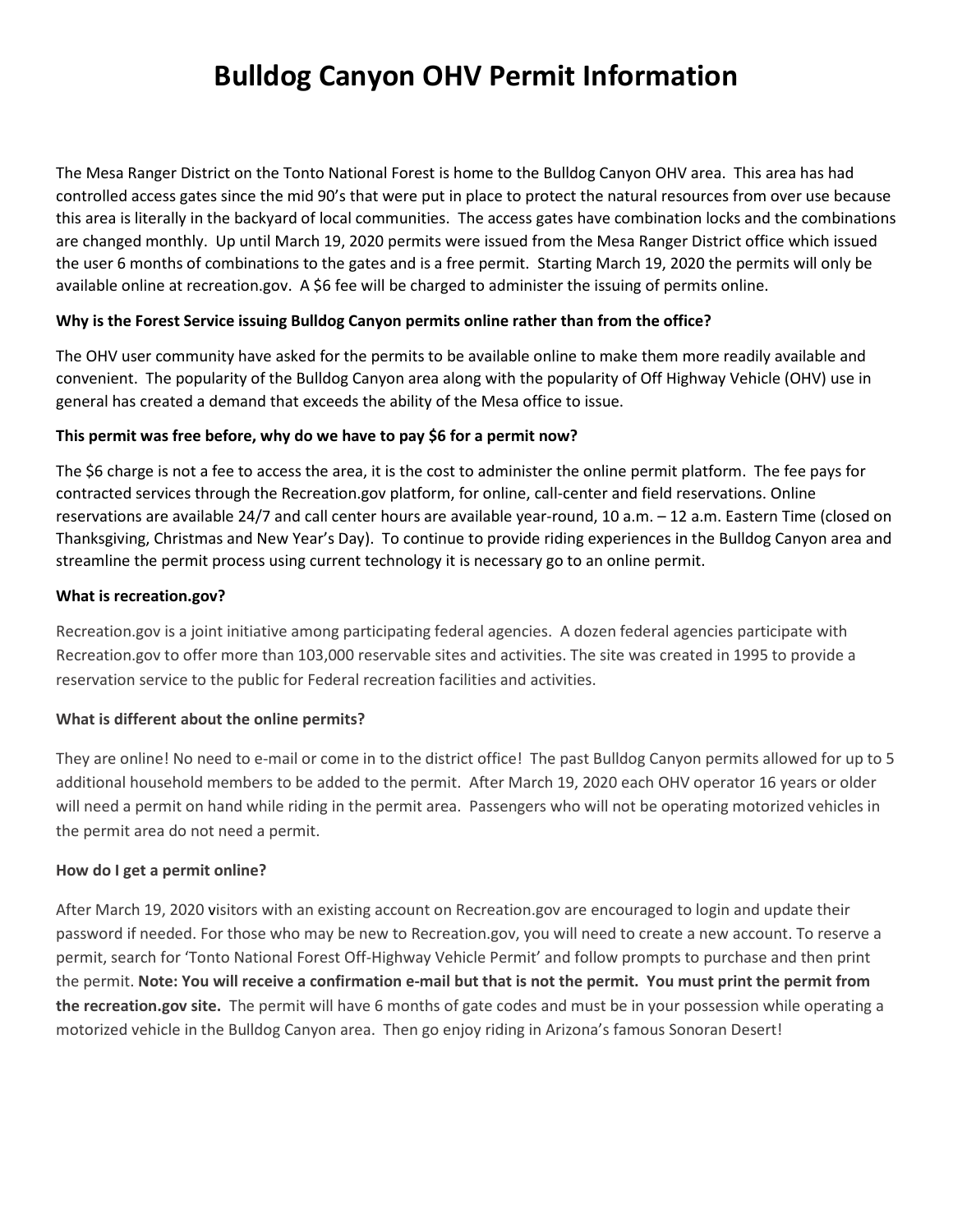